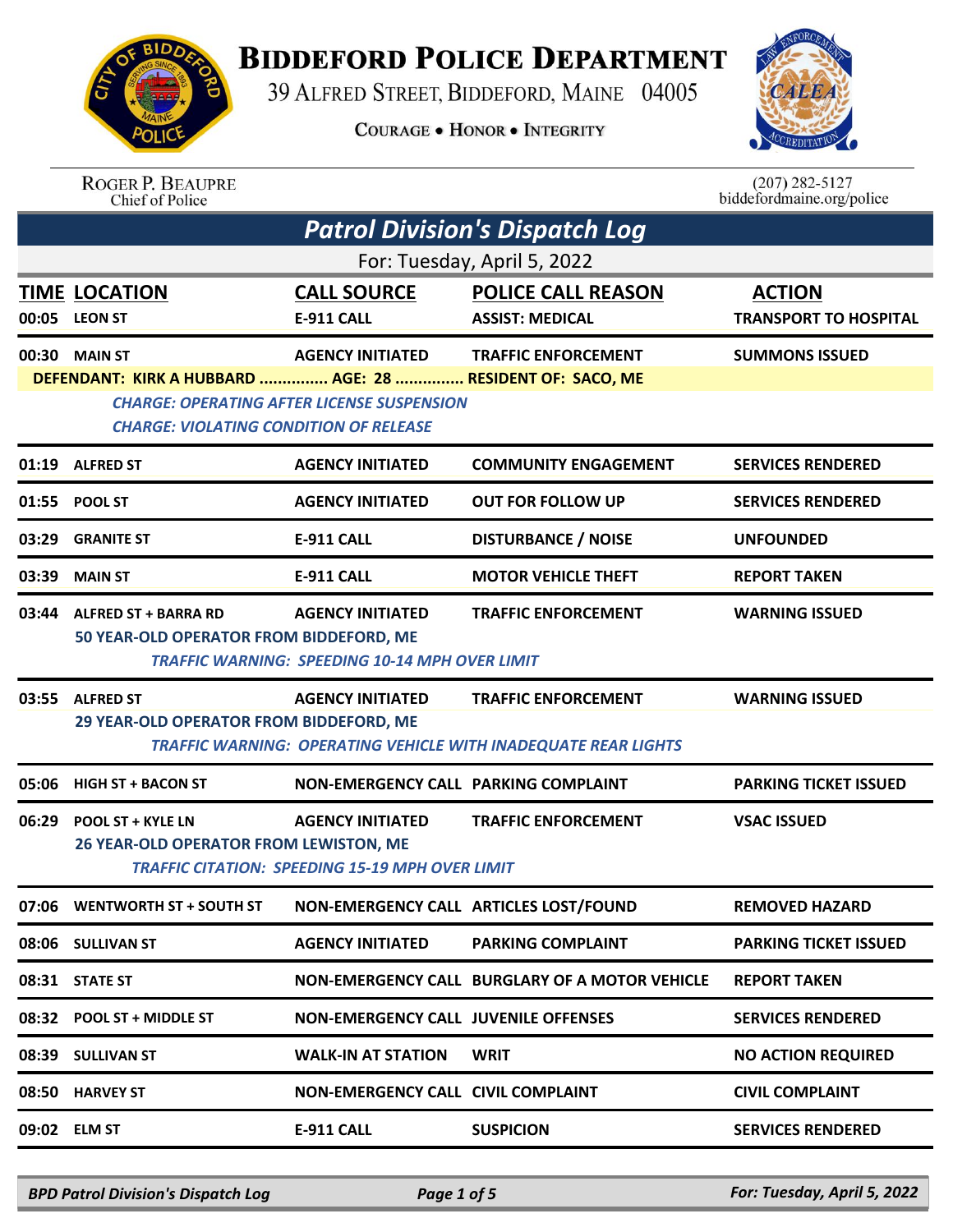|       | <b>TIME LOCATION</b><br>09:02 ALFRED ST                                       | <b>CALL SOURCE</b><br>NON-EMERGENCY CALL OUT FOR FOLLOW UP                                                                                           | <b>POLICE CALL REASON</b>                                           | <b>ACTION</b><br><b>SERVICES RENDERED</b> |
|-------|-------------------------------------------------------------------------------|------------------------------------------------------------------------------------------------------------------------------------------------------|---------------------------------------------------------------------|-------------------------------------------|
|       | 09:10 ALFRED ST                                                               | <b>E-911 CALL</b>                                                                                                                                    | <b>THEFT</b>                                                        | <b>REPORT TAKEN</b>                       |
|       | 09:46 HARVEY ST                                                               | <b>AGENCY INITIATED</b>                                                                                                                              | <b>OUT FOR FOLLOW UP</b>                                            | <b>SERVICES RENDERED</b>                  |
|       | 09:51 BIRCH ST                                                                | <b>NON-EMERGENCY CALL BOLO</b>                                                                                                                       |                                                                     | <b>NEGATIVE CONTACT</b>                   |
|       | 10:06 ALFRED ST                                                               | <b>E-911 CALL</b>                                                                                                                                    | <b>SUSPICION</b>                                                    | <b>REPORT TAKEN</b>                       |
|       | 10:27 SOUTH ST                                                                | <b>AGENCY INITIATED</b>                                                                                                                              | <b>COMMUNITY ENGAGEMENT</b>                                         | <b>SERVICES RENDERED</b>                  |
|       | 10:30 CLARENDON ST                                                            | <b>AGENCY INITIATED</b>                                                                                                                              | <b>ANIMAL COMPLAINT</b>                                             | <b>SERVICES RENDERED</b>                  |
|       | 10:34 ELM ST                                                                  | <b>NON-EMERGENCY CALL VIN VERIFICATION</b>                                                                                                           |                                                                     | <b>SERVICES RENDERED</b>                  |
|       | 11:23 CLEAVES ST                                                              | <b>NON-EMERGENCY CALL CHECK WELFARE</b>                                                                                                              |                                                                     | <b>SERVICES RENDERED</b>                  |
|       | 11:31 ELM ST                                                                  | NON-EMERGENCY CALL SHOPLIFTING                                                                                                                       |                                                                     | <b>REPORT TAKEN</b>                       |
| 11:33 | <b>MAIN ST</b>                                                                | <b>AGENCY INITIATED</b>                                                                                                                              | <b>PARKING COMPLAINT</b>                                            | <b>SERVICES RENDERED</b>                  |
|       | 11:41 CLEAVES ST                                                              | <b>NON-EMERGENCY CALL ANIMAL COMPLAINT</b>                                                                                                           |                                                                     | <b>GONE ON ARRIVAL</b>                    |
|       | 11:41 CENTER ST                                                               | NON-EMERGENCY CALL ASSIST OTHER AGENCY                                                                                                               |                                                                     | <b>SERVICES RENDERED</b>                  |
|       | 11:43 GREEN ST                                                                | NON-EMERGENCY CALL TRESPASSING                                                                                                                       |                                                                     | <b>WARNING ISSUED</b>                     |
|       | 11:59 ELM ST                                                                  | <b>NON-EMERGENCY CALL PAPERWORK</b>                                                                                                                  |                                                                     | <b>PAPERWORK SERVED</b>                   |
| 12:05 | <b>POOL ST</b><br>54 YEAR-OLD OPERATOR FROM SCARBOROUGH, ME                   | <b>AGENCY INITIATED</b><br><b>TRAFFIC WARNING: SPEEDING 1-9 MPH OVER LIMIT</b>                                                                       | <b>TRAFFIC ENFORCEMENT</b>                                          | <b>WARNING ISSUED</b>                     |
|       | 12:10 POOL ST<br>51 YEAR-OLD OPERATOR FROM BIDDEFORD, ME                      | <b>AGENCY INITIATED</b><br><b>TRAFFIC WARNING: OPERATING VEHICLE WITH INADEQUATE LIGHTS</b><br><b>TRAFFIC WARNING: SPEEDING 10-14 MPH OVER LIMIT</b> | <b>TRAFFIC ENFORCEMENT</b>                                          | <b>WARNING ISSUED</b>                     |
| 12:20 | <b>POOL ST</b><br>27 YEAR-OLD OPERATOR FROM SACO, ME                          | <b>AGENCY INITIATED</b><br><b>TRAFFIC CITATION: SPEEDING 20-24 MPH OVER LIMIT</b><br><b>TRAFFIC WARNING: FAILING TO YIELD RIGHT OF WAY</b>           | <b>TRAFFIC ENFORCEMENT</b>                                          | <b>VSAC ISSUED</b>                        |
| 12:34 | <b>POOL ST + LEDGEMERE DR</b><br><b>18 YEAR-OLD OPERATOR FROM NORFOLK, MA</b> | <b>AGENCY INITIATED</b><br><b>TRAFFIC WARNING: SPEEDING 10-14 MPH OVER LIMIT</b>                                                                     | <b>TRAFFIC ENFORCEMENT</b>                                          | <b>WARNING ISSUED</b>                     |
| 12:34 | <b>BRADBURY ST</b><br><b>CHARGE: WARRANT ARREST</b>                           | NON-EMERGENCY CALL WARRANT ARREST                                                                                                                    | DEFENDANT: ADAM PAUL PELLETIER  AGE: 37  RESIDENT OF: BIDDEFORD, ME | <b>ARREST(S) MADE</b>                     |
| 12:35 | <b>MARINER WAY</b>                                                            |                                                                                                                                                      | NON-EMERGENCY CALL VEHICLE CRASH - POLICE ONLY                      | <b>STATE FORM TAKEN</b>                   |
| 12:39 | <b>ALFRED ST</b>                                                              | <b>WALK-IN AT STATION</b>                                                                                                                            | <b>TRAFFIC ENFORCEMENT</b>                                          | <b>SERVICES RENDERED</b>                  |
|       | <b>BPD Patrol Division's Dispatch Log</b>                                     | Page 2 of 5                                                                                                                                          |                                                                     | For: Tuesday, April 5, 2022               |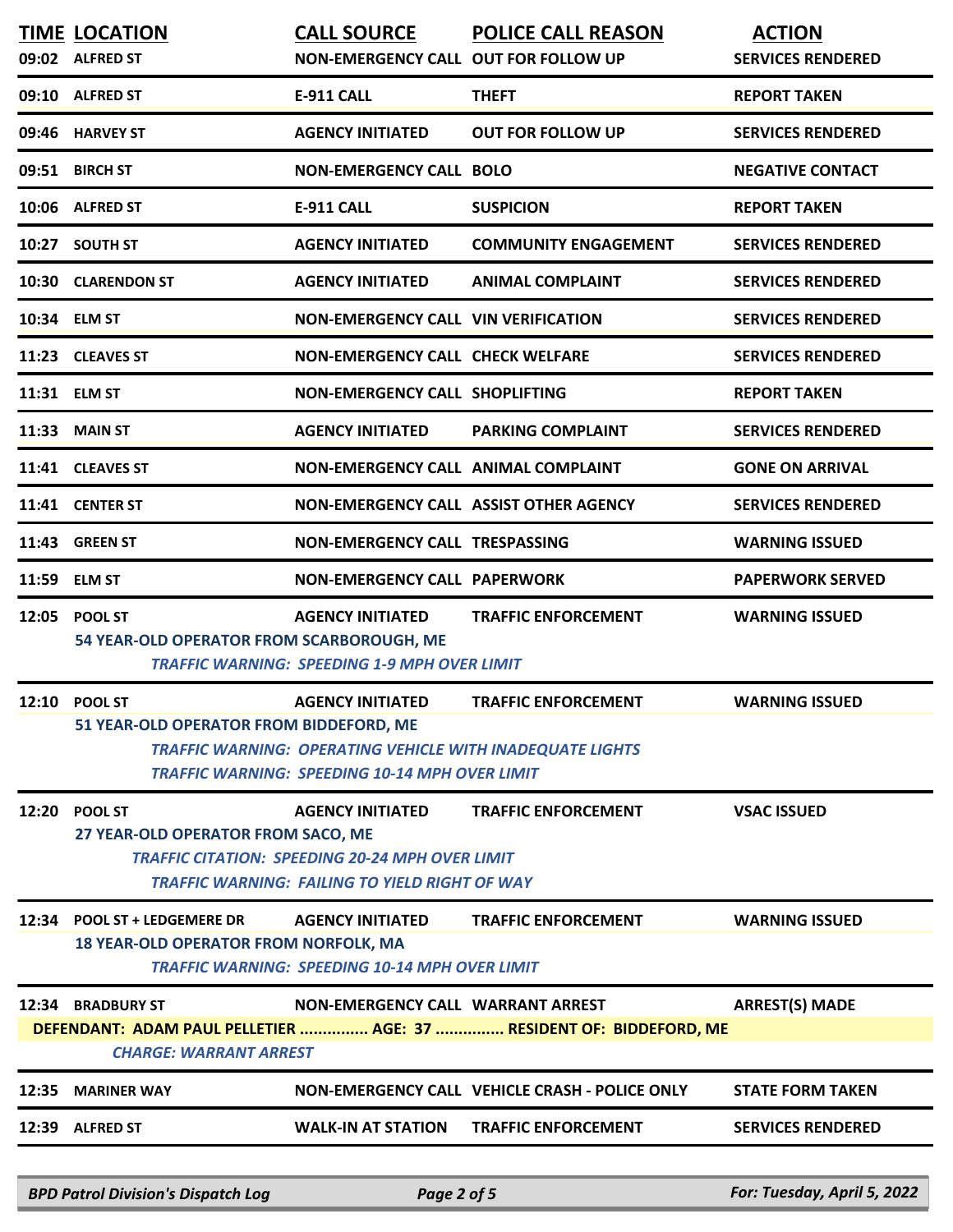|                         | <b>TIME LOCATION</b><br>12:39 HORRIGAN CT                                  | <b>CALL SOURCE</b><br>NON-EMERGENCY CALL CODES ENFORCEMENT                                                                                     | <b>POLICE CALL REASON</b>                                                                               | <b>ACTION</b><br><b>SERVICES RENDERED</b> |
|-------------------------|----------------------------------------------------------------------------|------------------------------------------------------------------------------------------------------------------------------------------------|---------------------------------------------------------------------------------------------------------|-------------------------------------------|
|                         | 12:42 POOL ST<br>28 YEAR-OLD OPERATOR FROM BIDDEFORD, ME                   | <b>AGENCY INITIATED</b><br><b>TRAFFIC WARNING: SPEEDING 10-14 MPH OVER LIMIT</b>                                                               | <b>TRAFFIC ENFORCEMENT</b><br><b>TRAFFIC WARNING: OPERATE VEHICLE W/O VALID INSPECTION CERTIFICATE</b>  | <b>WARNING ISSUED</b>                     |
| 12:49                   | <b>MEETINGHOUSE RD + POOL ST</b><br>25 YEAR-OLD OPERATOR FROM PORTLAND, ME | <b>AGENCY INITIATED</b><br><b>TRAFFIC WARNING: OBSCURING MOTOR VEHICLE PLATES MARKS</b><br><b>TRAFFIC WARNING: SPEEDING 1-9 MPH OVER LIMIT</b> | <b>TRAFFIC ENFORCEMENT</b>                                                                              | <b>WARNING ISSUED</b>                     |
|                         | 12:51 POMERLEAU ST                                                         | NON-EMERGENCY CALL WARRANT ARREST                                                                                                              |                                                                                                         | <b>UNFOUNDED</b>                          |
|                         | 12:52 MEDICAL CENTER DR<br><b>CHARGE: ASSAULT</b>                          | NON-EMERGENCY CALL ASSAULT                                                                                                                     | DEFENDANT: TIMOTHY F GRANT  AGE: 50  RESIDENT OF: BIDDEFORD, ME                                         | <b>SUMMONS ISSUED</b>                     |
|                         | 12:56 POOL ST<br>72 YEAR-OLD OPERATOR FROM BIDDEFORD, ME                   | <b>AGENCY INITIATED</b><br><b>TRAFFIC WARNING: SPEEDING 1-9 MPH OVER LIMIT</b>                                                                 | <b>TRAFFIC ENFORCEMENT</b>                                                                              | <b>WARNING ISSUED</b>                     |
|                         | 13:03 POOL ST<br>33 YEAR-OLD OPERATOR FROM BIDDEFORD, ME                   | <b>AGENCY INITIATED</b><br><b>TRAFFIC CITATION: SPEEDING 15-19 MPH OVER LIMIT</b>                                                              | <b>TRAFFIC ENFORCEMENT</b><br><b>TRAFFIC CITATION: FAILING TO PRODUCE EVIDENCE OF VEHICLE INSURANCE</b> | <b>VSAC ISSUED</b>                        |
|                         | 13:05 ALFRED ST                                                            | <b>OTHER</b>                                                                                                                                   | <b>ALL OTHER</b>                                                                                        | <b>REPORT TAKEN</b>                       |
|                         | 13:15 FORTUNES ROCKS RD                                                    | <b>AGENCY INITIATED</b>                                                                                                                        | <b>COMMUNITY ENGAGEMENT</b>                                                                             | <b>NO VIOLATION</b>                       |
|                         | 13:15 POOL ST<br>54 YEAR-OLD OPERATOR FROM BUXTON, ME                      | <b>AGENCY INITIATED</b><br><b>TRAFFIC WARNING: SPEEDING 1-9 MPH OVER LIMIT</b>                                                                 | <b>TRAFFIC ENFORCEMENT</b><br>TRAFFIC WARNING: FAILING TO NOTIFY STATE OF NAME AND ADDRESS CHANGE       | <b>WARNING ISSUED</b>                     |
| 13:23                   | <b>BEACH HOUSE LN</b>                                                      | <b>AGENCY INITIATED</b>                                                                                                                        | <b>COMMUNITY ENGAGEMENT</b>                                                                             | <b>NO VIOLATION</b>                       |
|                         | 13:24 POOL ST<br>22 YEAR-OLD OPERATOR FROM OLD ORCHARD BEACH, ME           | <b>AGENCY INITIATED</b>                                                                                                                        | <b>TRAFFIC ENFORCEMENT</b>                                                                              | <b>WARNING ISSUED</b>                     |
|                         |                                                                            | <b>TRAFFIC WARNING: FAILURE TO REGISTER VEHICLE</b><br><b>TRAFFIC WARNING: SPEEDING 1-9 MPH OVER LIMIT</b>                                     |                                                                                                         |                                           |
|                         | <b>POOL ST</b><br>22 YEAR-OLD OPERATOR FROM OLD ORCHARD BEACH, ME          | <b>AGENCY INITIATED</b><br><b>TRAFFIC WARNING: SPEEDING 1-9 MPH OVER LIMIT</b>                                                                 | <b>TRAFFIC ENFORCEMENT</b>                                                                              | <b>WARNING ISSUED</b>                     |
|                         | <b>POOL ST</b><br>22 YEAR-OLD OPERATOR FROM BIDDEFORD, ME                  | <b>AGENCY INITIATED</b><br><b>TRAFFIC WARNING: SPEEDING 1-9 MPH OVER LIMIT</b>                                                                 | <b>TRAFFIC ENFORCEMENT</b>                                                                              | <b>WARNING ISSUED</b>                     |
| 13:34<br>13:40<br>13:43 | <b>WEST COLE RD</b>                                                        | <b>AGENCY INITIATED</b>                                                                                                                        | <b>CODES ENFORCEMENT</b>                                                                                | <b>NO VIOLATION</b>                       |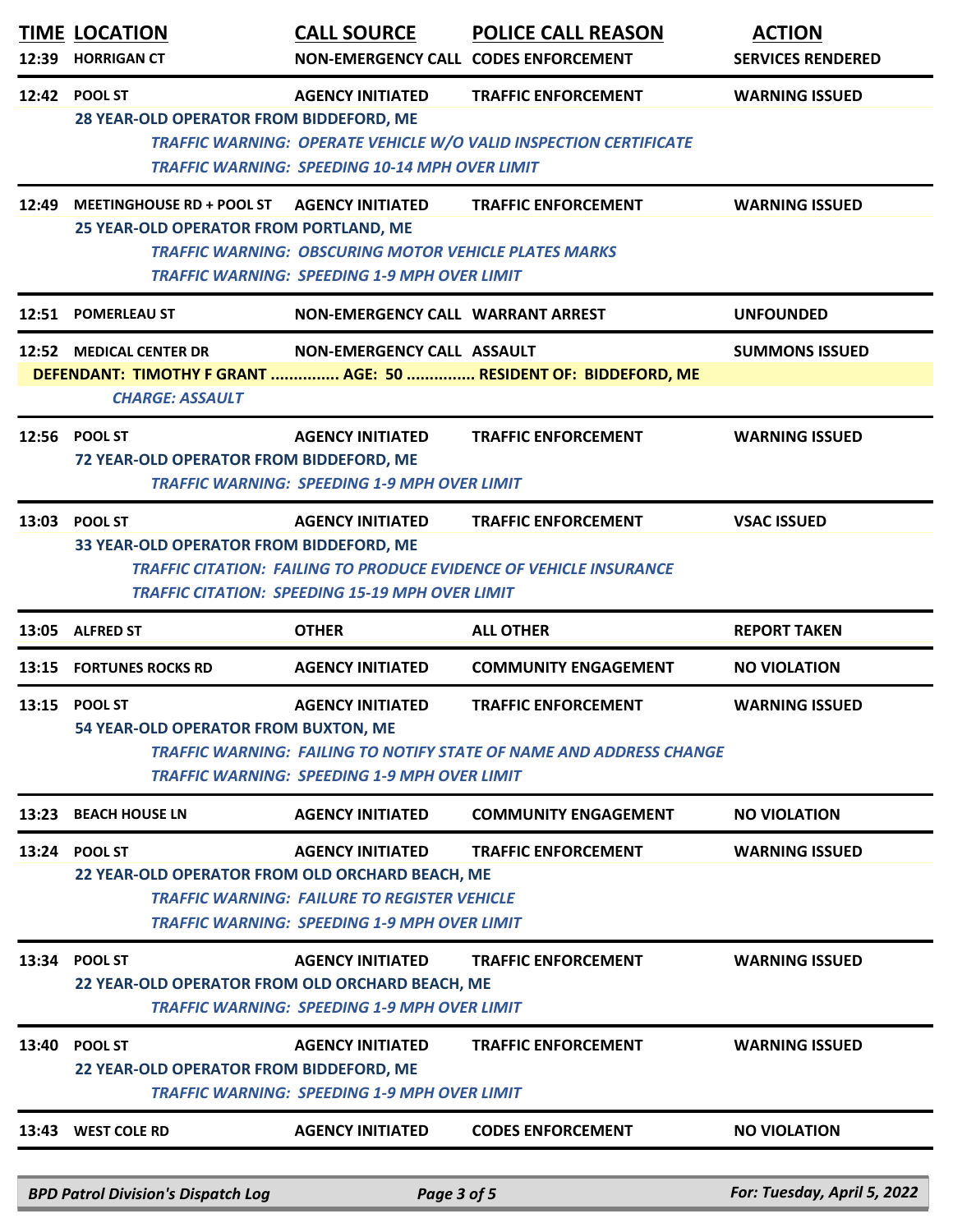|       | <b>TIME LOCATION</b><br>13:50 POOL ST<br>20 YEAR-OLD OPERATOR FROM OLD ORCHARD BEACH, ME | <b>CALL SOURCE</b><br><b>AGENCY INITIATED</b><br><b>TRAFFIC WARNING: SPEEDING 10-14 MPH OVER LIMIT</b> | <b>POLICE CALL REASON</b><br><b>TRAFFIC ENFORCEMENT</b>                                                                                                                                                                                                                         | <b>ACTION</b><br><b>WARNING ISSUED</b> |
|-------|------------------------------------------------------------------------------------------|--------------------------------------------------------------------------------------------------------|---------------------------------------------------------------------------------------------------------------------------------------------------------------------------------------------------------------------------------------------------------------------------------|----------------------------------------|
|       | 13:56 POOL ST<br>22 YEAR-OLD OPERATOR FROM KITTERY, ME                                   | <b>AGENCY INITIATED</b><br><b>TRAFFIC WARNING: SPEEDING 10-14 MPH OVER LIMIT</b>                       | <b>TRAFFIC ENFORCEMENT</b>                                                                                                                                                                                                                                                      | <b>WARNING ISSUED</b>                  |
|       | 14:01 POOL ST<br>23 YEAR-OLD OPERATOR FROM BIDDEFORD, ME                                 | <b>AGENCY INITIATED</b><br><b>TRAFFIC CITATION: SPEEDING 10-14 MPH OVER LIMIT</b>                      | <b>TRAFFIC ENFORCEMENT</b><br><b>TRAFFIC CITATION: FAILING TO PRODUCE EVIDENCE OF VEHICLE INSURANCE</b><br>TRAFFIC CITATION: PASS 18 OR OLDER; OPER NOT PROPERLY SECURED IN SEAT BELT 2ND OFFENSE<br><b>TRAFFIC WARNING: FAILING TO NOTIFY STATE OF NAME AND ADDRESS CHANGE</b> | <b>VSAC ISSUED</b>                     |
|       | 14:20 POOL ST<br>42 YEAR-OLD OPERATOR FROM BIDDEFORD, ME                                 | <b>AGENCY INITIATED</b><br><b>TRAFFIC WARNING: SPEEDING 1-9 MPH OVER LIMIT</b>                         | <b>TRAFFIC ENFORCEMENT</b>                                                                                                                                                                                                                                                      | <b>WARNING ISSUED</b>                  |
|       | 14:26 POOL ST<br>25 YEAR-OLD OPERATOR FROM GORHAM, ME                                    | <b>AGENCY INITIATED</b><br><b>TRAFFIC WARNING: SPEEDING 10-14 MPH OVER LIMIT</b>                       | <b>TRAFFIC ENFORCEMENT</b><br><b>TRAFFIC CITATION: FAILING TO PRODUCE EVIDENCE OF VEHICLE INSURANCE</b><br><b>TRAFFIC WARNING: FAILING TO NOTIFY STATE OF NAME AND ADDRESS CHANGE</b>                                                                                           | <b>VSAC ISSUED</b>                     |
|       | <b>14:28 MAIN ST</b>                                                                     | <b>AGENCY INITIATED</b>                                                                                | <b>COMMUNITY ENGAGEMENT</b>                                                                                                                                                                                                                                                     | <b>NO VIOLATION</b>                    |
|       | 14:40 POOL ST<br>24 YEAR-OLD OPERATOR FROM BIDDEFORD, ME                                 | <b>AGENCY INITIATED</b><br><b>TRAFFIC WARNING: SPEEDING 1-9 MPH OVER LIMIT</b>                         | <b>TRAFFIC ENFORCEMENT</b>                                                                                                                                                                                                                                                      | <b>WARNING ISSUED</b>                  |
| 14:47 | <b>GUINEA RD</b><br><b>65 YEAR-OLD OPERATOR FROM BIDDEFORD, ME</b>                       | <b>AGENCY INITIATED</b><br><b>TRAFFIC WARNING: SPEEDING 10-14 MPH OVER LIMIT</b>                       | <b>TRAFFIC ENFORCEMENT</b><br><b>TRAFFIC CITATION: FAILING TO PRODUCE EVIDENCE OF VEHICLE INSURANCE</b>                                                                                                                                                                         | <b>VSAC ISSUED</b>                     |
| 14:58 | <b>FOSS ST</b>                                                                           | NON-EMERGENCY CALL DISTURBANCE / NOISE                                                                 |                                                                                                                                                                                                                                                                                 | <b>SERVICES RENDERED</b>               |
| 14:59 | <b>WEST ST</b><br>28 YEAR-OLD OPERATOR FROM BIDDEFORD, ME                                | <b>AGENCY INITIATED</b><br><b>TRAFFIC WARNING: SPEEDING 10-14 MPH OVER LIMIT</b>                       | <b>TRAFFIC ENFORCEMENT</b><br><b>TRAFFIC WARNING: FAILING TO NOTIFY STATE OF NAME AND ADDRESS CHANGE</b>                                                                                                                                                                        | <b>WARNING ISSUED</b>                  |
|       | 14:59 LEON ST                                                                            | <b>WALK-IN AT STATION</b>                                                                              | <b>MENTAL ILLNESS CASES</b>                                                                                                                                                                                                                                                     | <b>REPORT TAKEN</b>                    |
| 15:05 | <b>HILLS BEACH RD</b>                                                                    |                                                                                                        | NON-EMERGENCY CALL CRIM THREAT / TERRORIZING                                                                                                                                                                                                                                    | <b>REPORT TAKEN</b>                    |
| 15:20 | <b>WEST ST</b><br><b>62 YEAR-OLD OPERATOR FROM KENNEBUNK, ME</b>                         | <b>AGENCY INITIATED</b><br><b>TRAFFIC WARNING: SPEEDING 10-14 MPH OVER LIMIT</b>                       | <b>TRAFFIC ENFORCEMENT</b>                                                                                                                                                                                                                                                      | <b>WARNING ISSUED</b>                  |
| 15:21 | <b>BRADBURY ST</b>                                                                       | NON-EMERGENCY CALL HARASSMENT                                                                          |                                                                                                                                                                                                                                                                                 | <b>SERVICES RENDERED</b>               |
|       | <b>BPD Patrol Division's Dispatch Log</b>                                                | Page 4 of 5                                                                                            |                                                                                                                                                                                                                                                                                 | For: Tuesday, April 5, 2022            |